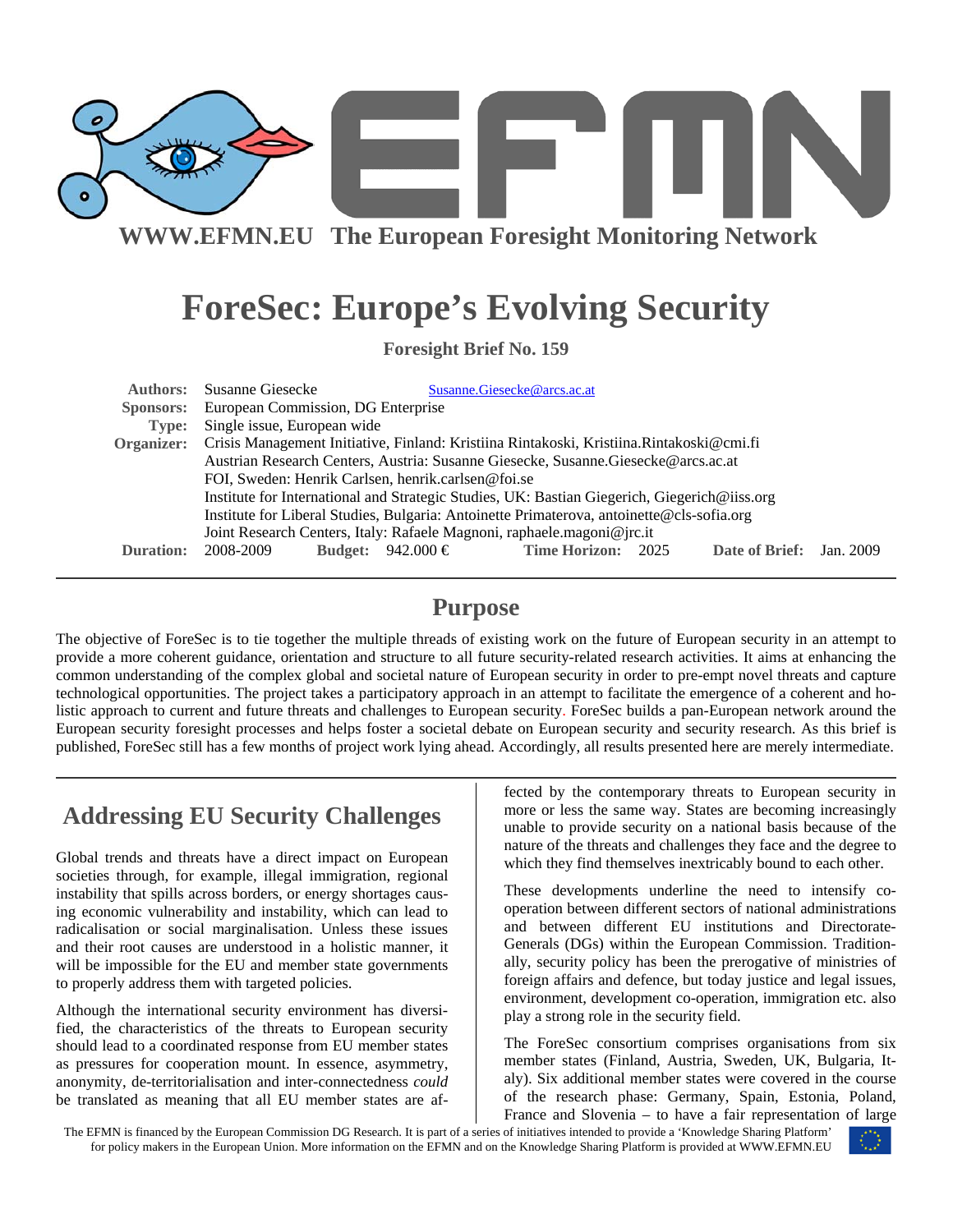and small states, new and old member states as well as an equal geographical spread.

#### **World Café as Kick-off**

ForeSec takes a participatory approach in the sense that at various occasions stakeholders from all fields relevant to civil security are invited to participate. The ForeSec team has worked out a concise mix of foresight methodologies that includes:

- state of the art scan of security relevant issues, actors, infrastructures and strategies in the twelve countries;
- an inventory of stakeholders who are experts in security related fields (public administration, research, first responders, industry, infrastructure etc.);
- interviews with stakeholders;
- kick-off event to give the stakeholders a chance to learn of security issues in different fields and various member

### **Lack of Common European Security Approach**

The kick-off seminar with representatives from different stakeholder groups generated very valuable results. Next to taking the first steps for building a European security foresight community, the most prevalent drivers, threats and challenges were named and discussed. The basis for this discussion had been laid in the previous twelve ForeSec country reports and in a report on global challenges. Looking at the EU level, a growing need for concerted interagency processes is recognized across Europe as national security research (and foresight) activities are uncoordinated.

There is increasing overlap of threat assessments across the EU member states surveyed, accompanied by the blurring of internal and external security. Migration, terrorism, social cohesion, natural catastrophes and rising new power centres were seen as the most general trends for threats and challenges most member states have in common. However, the perception of what these key challenges entail differs, often depending on geography and history. In more detail, the following issues came up:

- Demography: migration (within the EU and from the outside from Asia and Africa), growth/decline of population, aging population, brain drain
- Economy: economic globalisation, economic disparities within countries, within Europe and across the world
- Environment: climate change, access to resources (e.g. water, food, energy), environmental problems/pollution
- Science and technology: bio- and genetic technology, information technology, nanotechnologies, surveillance

states. This was conducted in the World Café format to enable close networking and thematic interaction;

- an online Delphi on the future of civil security in the EU among security experts all over Europe;
- scenario building: sketches of possible futures under the assumption of context chains;
- an Internet platform for exchange and interaction among stakeholders and experts in between meetings; Delphi studies and focus groups where expertise on a specific issue is collected and analysed;
- a report to suggest a shared perspective of what "security" may mean in the future to the EU, its member states and citizens ("concept of European security");
- a final conference in autumn 2009 to share the findings and recommendations of the project.
- Social values and identity, regionalism/nationalism within Europe, radicalisation and marginalisation of social groups (e.g. driven by ideologies), illusion of 100% security
- Governance and order: fragile states, organised crime, composition of EU/lack of political cohesion, failure of global political institutions (World Bank etc.), emerging powers (role of Russia, China in the long-term), changing public-private balance (e.g. ownership of critical infrastructure)

Stakeholders repeatedly identified the following areas as requiring improved collaboration:

- Border security
- Research on radicalization and organized crime
- Research and development of security related technologies
- Integration of civil and military approaches, on the one hand, and of internal and external approaches, on the other
- Integration of the drivers of the member states' national security policies
- Management of diversity  $-$  similar concerns but differences in priority and approach
- Development of a widely shared set of liberal values
- Ensuring trust in institutions; good governance
- Building of a European identity
- Discussion of the limits of enlargement

It was indicated that the role of industry with respect to security issues is changing as well. Some country reports indicate that the civilian sector may become the main innovator in the security field – from defence to security industry. The role of industry in terms of defining research priorities is significant –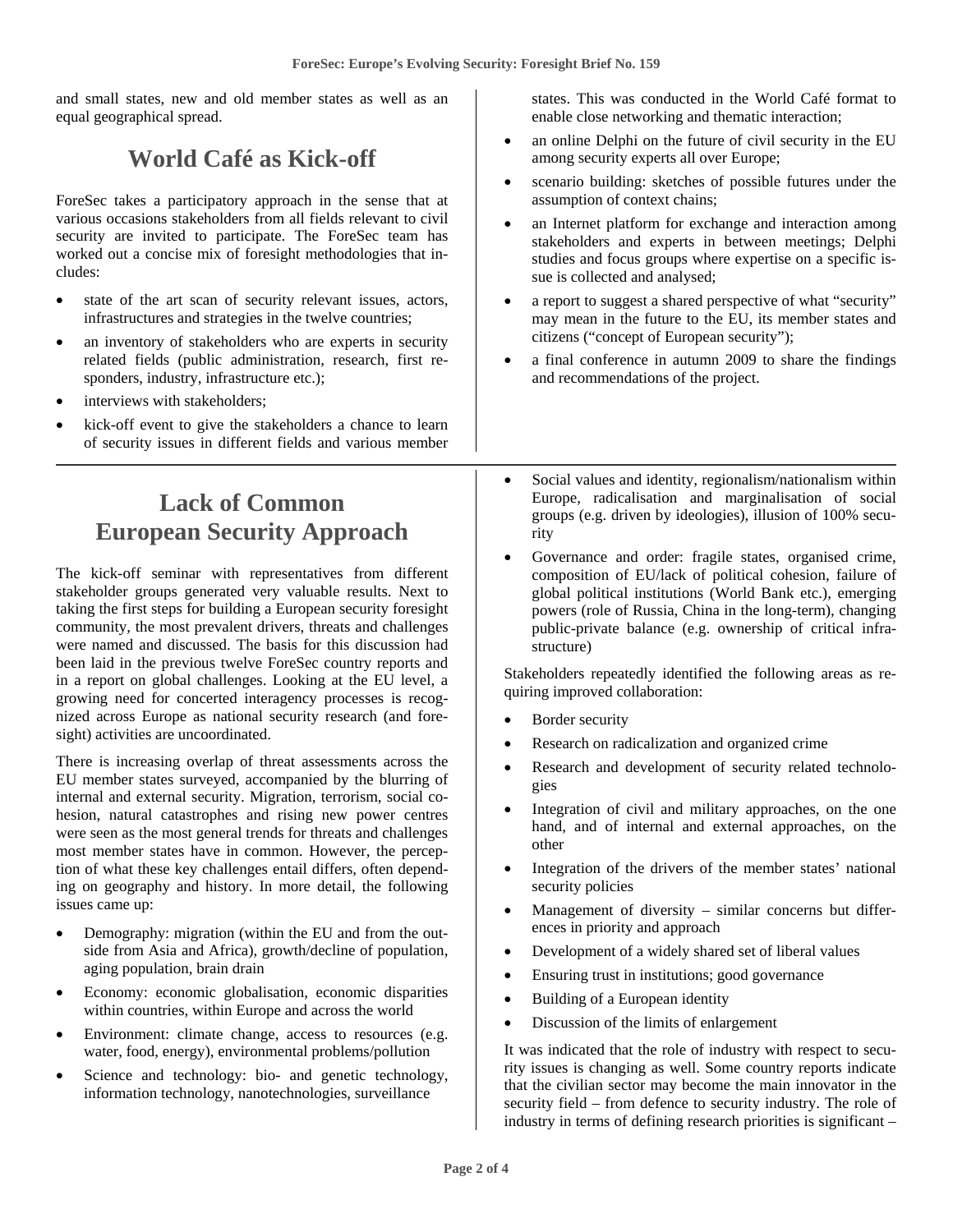| in some countries user organizations find it difficult to play a<br>role in priority setting.                                                                                                                                                                                                                                                                           | At the same time, government's exclusive responsibility for<br>security is decreasing and private sector ownership of critical<br>national infrastructure is on the rise.                                                 |  |  |  |
|-------------------------------------------------------------------------------------------------------------------------------------------------------------------------------------------------------------------------------------------------------------------------------------------------------------------------------------------------------------------------|---------------------------------------------------------------------------------------------------------------------------------------------------------------------------------------------------------------------------|--|--|--|
| <b>Potential of Positive Effects</b>                                                                                                                                                                                                                                                                                                                                    | A Europe speaking with a single voice in security matters<br>and building shared capacity and common approaches for<br>crises management                                                                                  |  |  |  |
| Discussions with stakeholders either in interviews or at the<br>kick-off workshop not only brought threats and challenges to<br>the fore but also opportunities for the following developments:<br>Diversity of cultures: migration might have positive im-<br>$\bullet$<br>pacts; change of behaviour is probable, giving rise to a<br>more community-oriented culture | Rise to the state of the art in the development of new<br>technologies for problem-solving and economic benefit<br>Reaching social cohesion among Europeans through dia-<br>logue<br>Filling the power gap left by the US |  |  |  |

### **First Delphi on Civil Security**

The ForeSec Delphi is the first Europe-wide Delphi on civil security and is expected to be finished in March 2009. It involved two rounds and was conducted among different stakeholders with expertise on civil security in almost all member states. About 270 experts participated. They were asked to assess approximately 70 statements on Europe's future of civil security in the fields of societal changes, political changes, economic changes, environmental changes and technological changes.

Only a few preliminary findings and trends can be indicated here:

- Almost half of the respondents (48%) were of the opinion that **continued US focus on Asia and the Middle East** up to 2025 is *very important* (and 33.9% that it is *rather important*) to European security.
- A clear majority (58.3%) thinks that it is *very important* for Europe's security to benefit from **secure resources and stable conditions for economic growth**. Another 17.3% finds this *crucial*. The vast majority also thinks that it is *rather probable* or *very probable* that these conditions will stabilize.
- If **Russia were to experience continued economic growth** and domestic support for a strong and centralized political leadership, this would be *very important* to European security, find 55.1% of the respondents – plus another 11.8% consider this *crucial*.
- Almost the same percentage of respondents (52%) find it *very important* to European security if the **EU were to be confronted with a more assertive Russia**, having considerable influence on European politics and economies. An additional 17.3% find this of even *crucial* importance.
- Opinions on the future of EU decision-making processes and institutions concerning security issues are less definite. For instance, it is contested among the participants whether **the EU will be able or unable to reform its de-**

**cision-making structures by 2025** and if that would cause a loss of support for the EU among its citizens.

- A more definite tendency of opinion came out on the question whether **fragile states neighbouring the EU will be unable to control their borders** and will increasingly find themselves unable to offer basic services to their populations. 46.5% think that this is *rather probable*, plus an additional 31.5% find this *very probable*. 54.3% consider this as *very important* (plus, 13.4% that this is *crucial*) for European security issues of the future.
- Rather contested were also a few statements on societal issues, for instance, on the probability of **shrinking birth rates and an aging population that is able to live longer**, meaning that the proportion of workers compared to individuals reliant on state support in the EU will decrease substantially compared to 2008.
- With regard to **brain drain**, where poor prospects at home lead to a significant number of highly educated people emigrating from the EU, the respondents answered to 51% that this was *not probable* by 2025. On the other hand, it was undecided whether the ability of top European research institutions to continue attracting highly educated students from the developing world and a global process of 'brain drain circulation' leading to the replacement of emigrated European researchers would be of importance to European security.
- With regard to environmental changes, almost half of the respondents (49.5%) expressed the opinion that the occurrence of **sudden and severe natural disasters like storms and floods leading to the devastation of entire regions** within a few hours or days are *very important* to European security (plus, 9.7% think they are *crucial*). However, on the probability of such events the opinions were much less unequivocal.
- With regard to modern technologies and their impact on security, an overwhelming majority of respondents think that **surveillance technologies are deployed substantially** in the EU (39.6%: *very probable*; 42.6%: *almost sure*). 49.5% find this *very important* for European security and an additional 13.9% find it *crucial*.